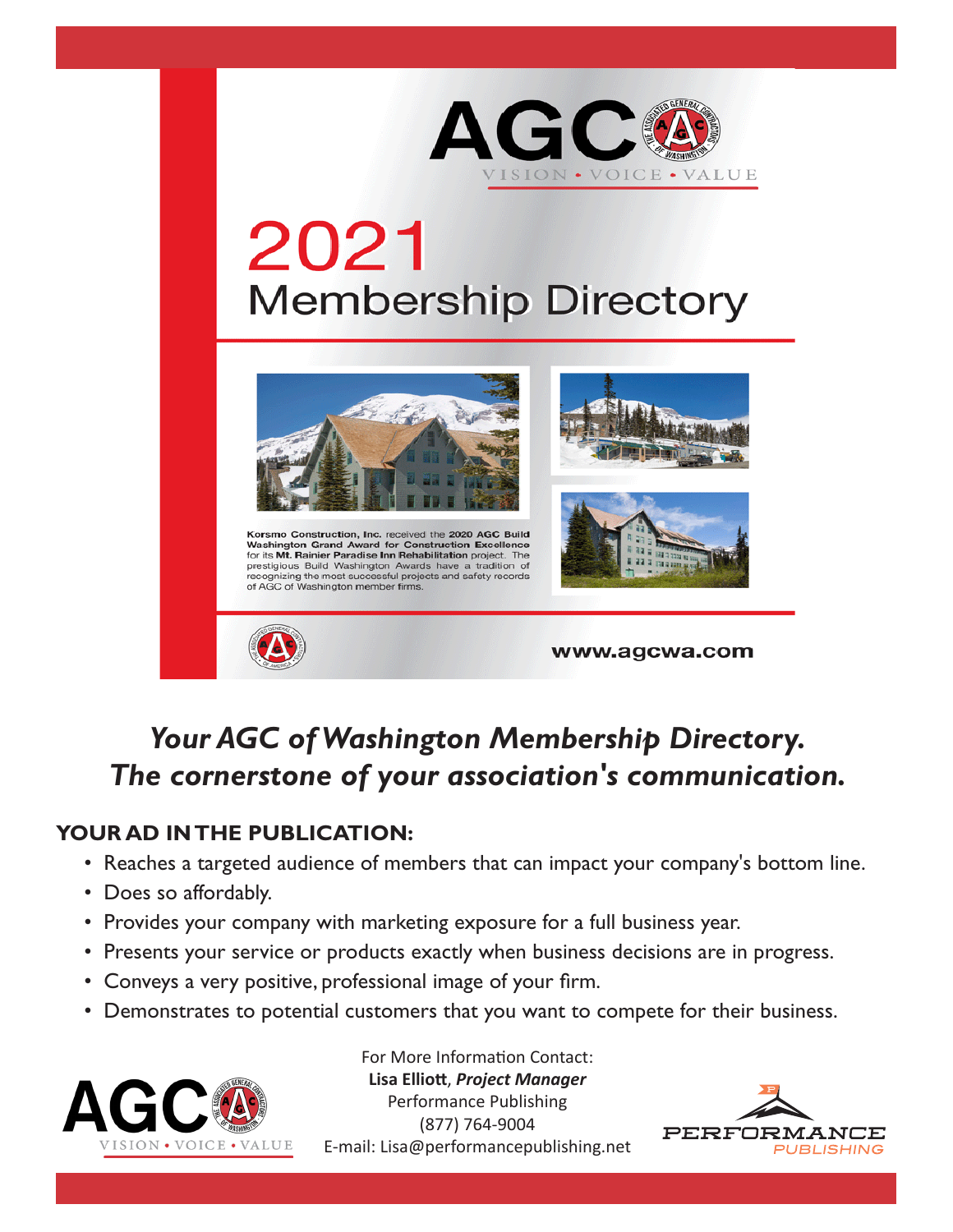## **AGCWA MEMBERSHIP DIRECTORY & BUYERS' GUIDE PAST ADVERTISERS**

Our communications program is made possible solely through advertiser support. We appreciate the investment that our advertisers make with the **AGC of Washington** and strongly encourage our members to do business with vendors that support our association. Members know that they can confidently select the quality products and services featured within the official resources of AGCWA.

*Aaberg's Tool & Equipment Rental & Sales, Inc. Ahlers Cressman & Sleight PLLC Archer Construction Inc. Ashbaugh Beal Barnhart Crane Berntson Porter & Company, PLLC Blade Chevrolet Blythe Mechanical Inc. CalPortland Cannon Companies CITC Contrack Watts, Inc. Cornerstone General Contractors, Inc. Custom Concrete Contracting, Inc. DBM Contractors, Inc. Dickson Company Dickson Frohlich, PS Dwyer Pemberton & Coulson P.C. Excel Supply Company F.S. & G.S. Services, Inc. Glesby Marks Ltd. Groff Murphy PLLC Hub International NW, LLC IMCO General Construction, Inc. Integrity Safety Services, Inc. K&D Services, Inc. Ken Leingang Excavating, Inc. Keystone Masonry, Inc. Lacey Glass, Inc.*

*Mission Glass Monarch Landscape Companies, LLC (Northwest Lanscape) Moncrieff Construction, Inc. N C Machinery Co. NessCampbell Crane & Rigging Oles Morrison Rinker & Baker, LLP Pacific Pile & Marine, LP PCL Construction Services, Inc. Pioneer Construction Enterprise Preferred Roof Services, Inc. Propel Insurance Seattle Daily Journal of Commerce Seattle's Finest Security & Traffic Control Shield of Armor Safety Star Rentals Stoneway Concrete Swinerton The Lane Construction Corporation Topcon Solutions Store Traffic Management, Inc. Tunista Construction, LLC Turner Construction Co. VECA Electric & Communications Ventilation Power Cleaning Venture General Contracting W-2 Accounting Services, PLLC Walsh Construction Co.*